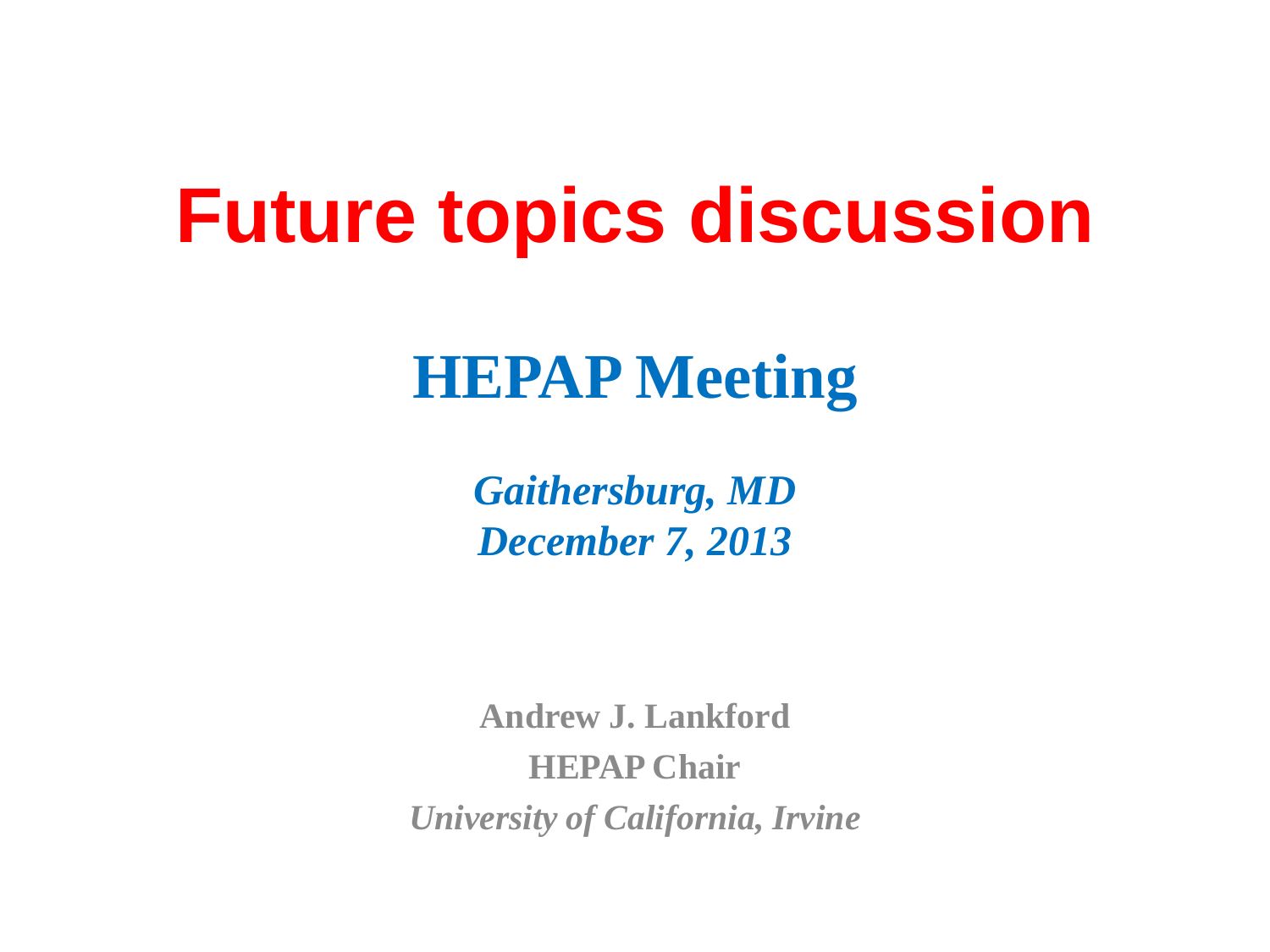### *Topics arising from CoV report* **Project budget fraction - 1**

*(See II. Overarching Issues: C. Project budget fraction)*

### *Recommendation 11:*

*Further increase in the budget fraction devoted to projects is desirable but should be subject to the recommendations of the 2014 P5 report and budget constraints.* 

### *Finding:*

The fraction of OHEP budget devoted to projects showed a substantial dip in the FY2006 – 2007 period to about 5%, down from about 20% before then. The 2010 COV recommended an increase in the projects fraction. By 2012, the fraction had increased to about 17%, aided in part by the infusion of the American Recovery and Reinvestment Act (ARRA) funding starting in FY2009.

#### *Comment:*

We appreciate the efforts to raise the project funding fraction. Projects represent the new opportunities that keep the field vital and address new scientific opportunities. While this COV agrees that further increase in project funding is desirable, doing so in the currently constrained budget environment will cause restrictions in other important activities, particularly research. Without guidance on possible budget scenarios, it is difficult to judge the appropriate fraction of project funding. The forthcoming P5 assessment will consider such budget scenarios and we look forward to its advice on the appropriate level of project funding in each of these scenarios.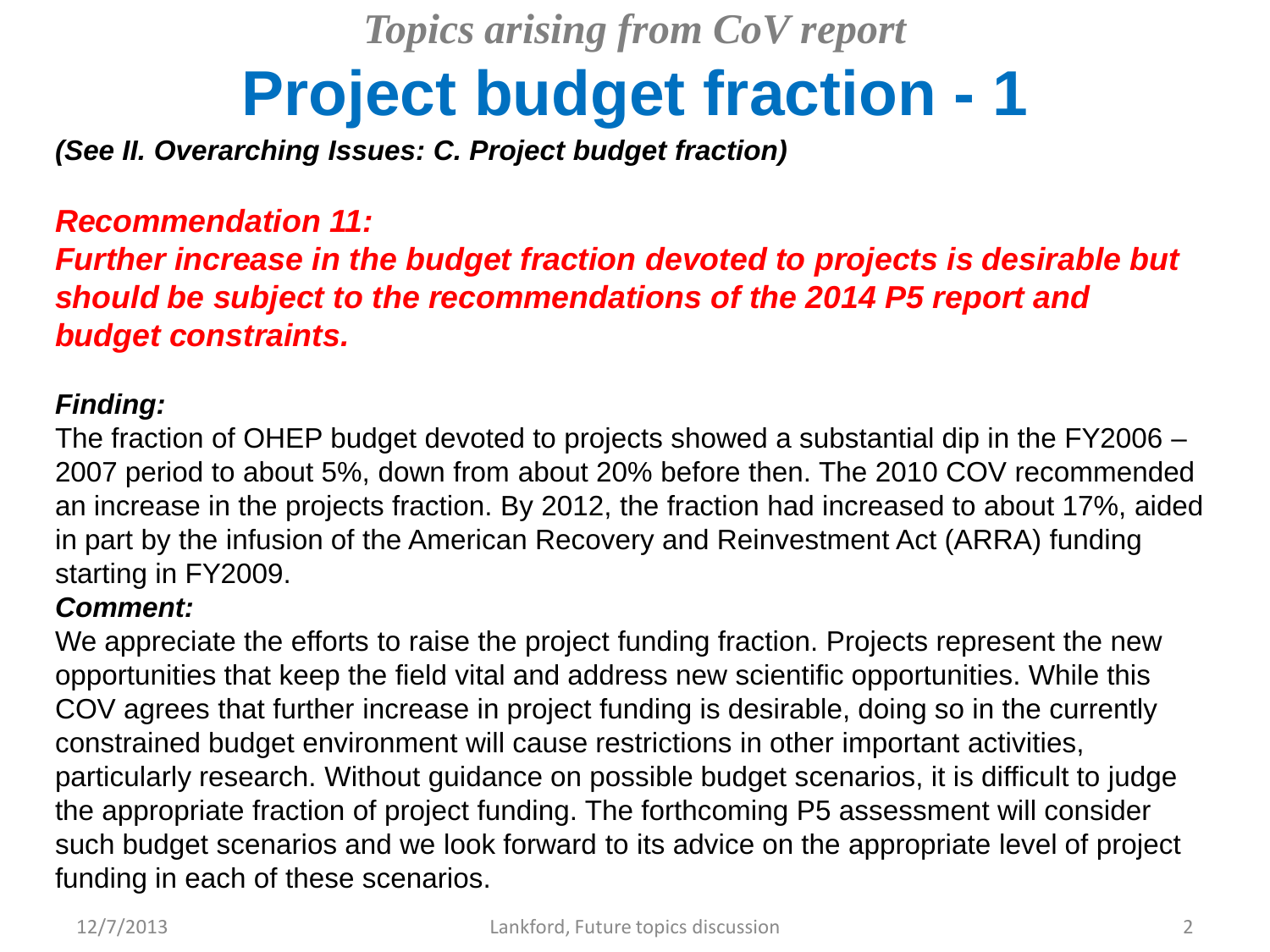# *Topics arising from CoV report* **Project budget fraction - 2**

*Recommendation 11:* 

*Further increase in the budget fraction devoted to projects is desirable but should be subject to the recommendations of the 2014 P5 report and budget constraints.* 

- **Project fraction trades off with fractions on other budget lines:** research & facilities ops.
- **HEP has been reducing research fraction in order to increase project fraction. Presently Research : Projects = ~50% : ~17% SC average projects fraction ~20%** (note: not all fields same; ignores NSF role) **Research fraction <40% viewed as not healthy** (anecdotal)

### • **P5 licensed to play with fractions:**

The report should articulate the scientific opportunities which can and cannot be pursued and the approximate overall level of support that is needed in the HEP core research and advanced technology R&D programs to achieve these opportunities in the various scenarios.

#### **P5 must do so wisely.**

- **Research work force should match project portfolio.**
- **Changes should not be made that do long-term damage to field.**
- **Beyond P5, "fine tuning"** wrt P5 assumptions **may (is likely) to be useful.**
	- **More careful study may be needed**
	- Note: depends on lab & university budget split -> ties to other issues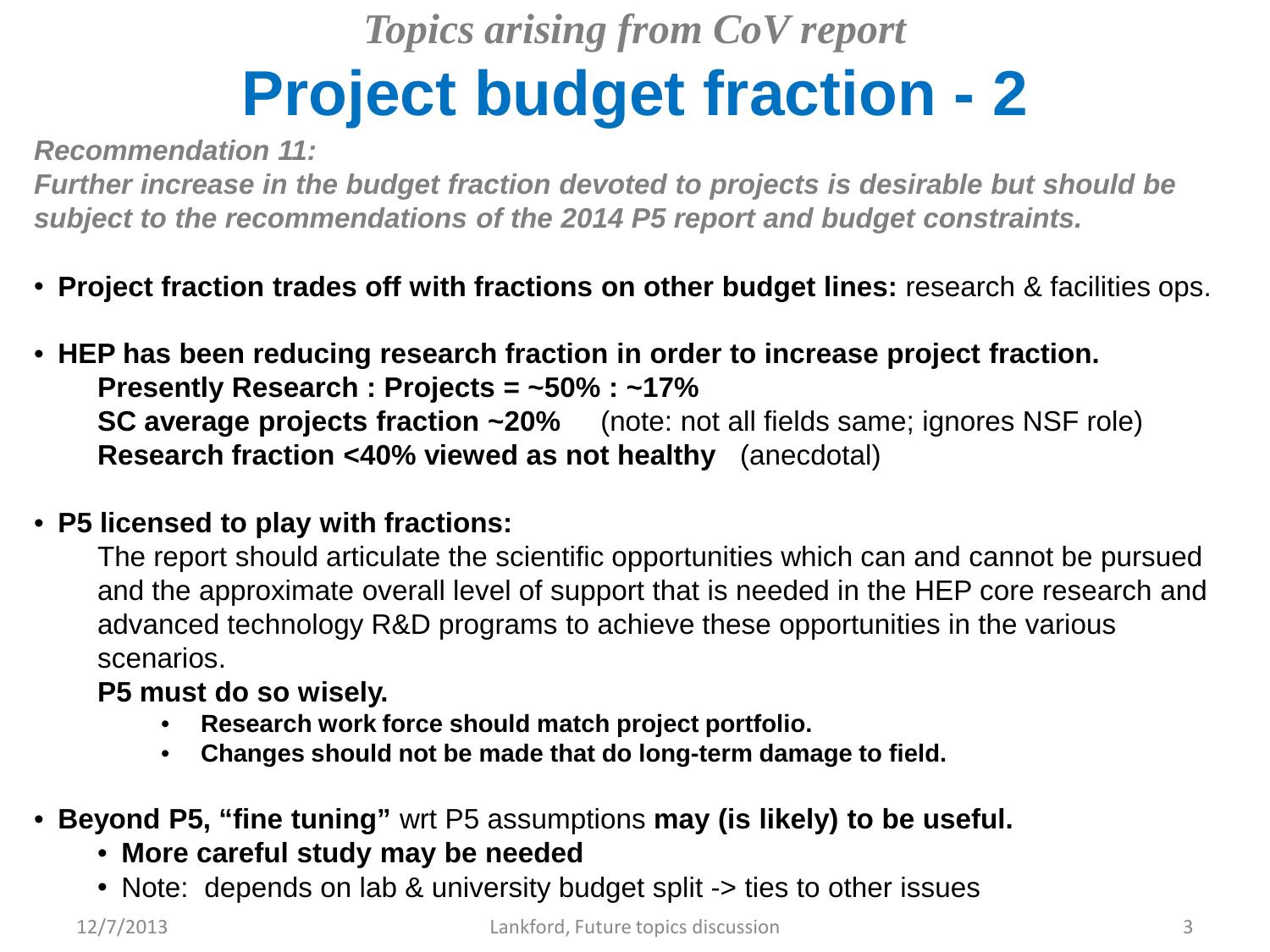## *Topics arising from CoV report* **Project budget fraction - 3**

*Recommendation 11:* 

*Further increase in the budget fraction devoted to projects is desirable but should be subject to the recommendations of the 2014 P5 report and budget constraints.* 

**Possible HEPAP follow-up:** 

**Wait to see what P5 accomplishes and what it suggests as follow-up.**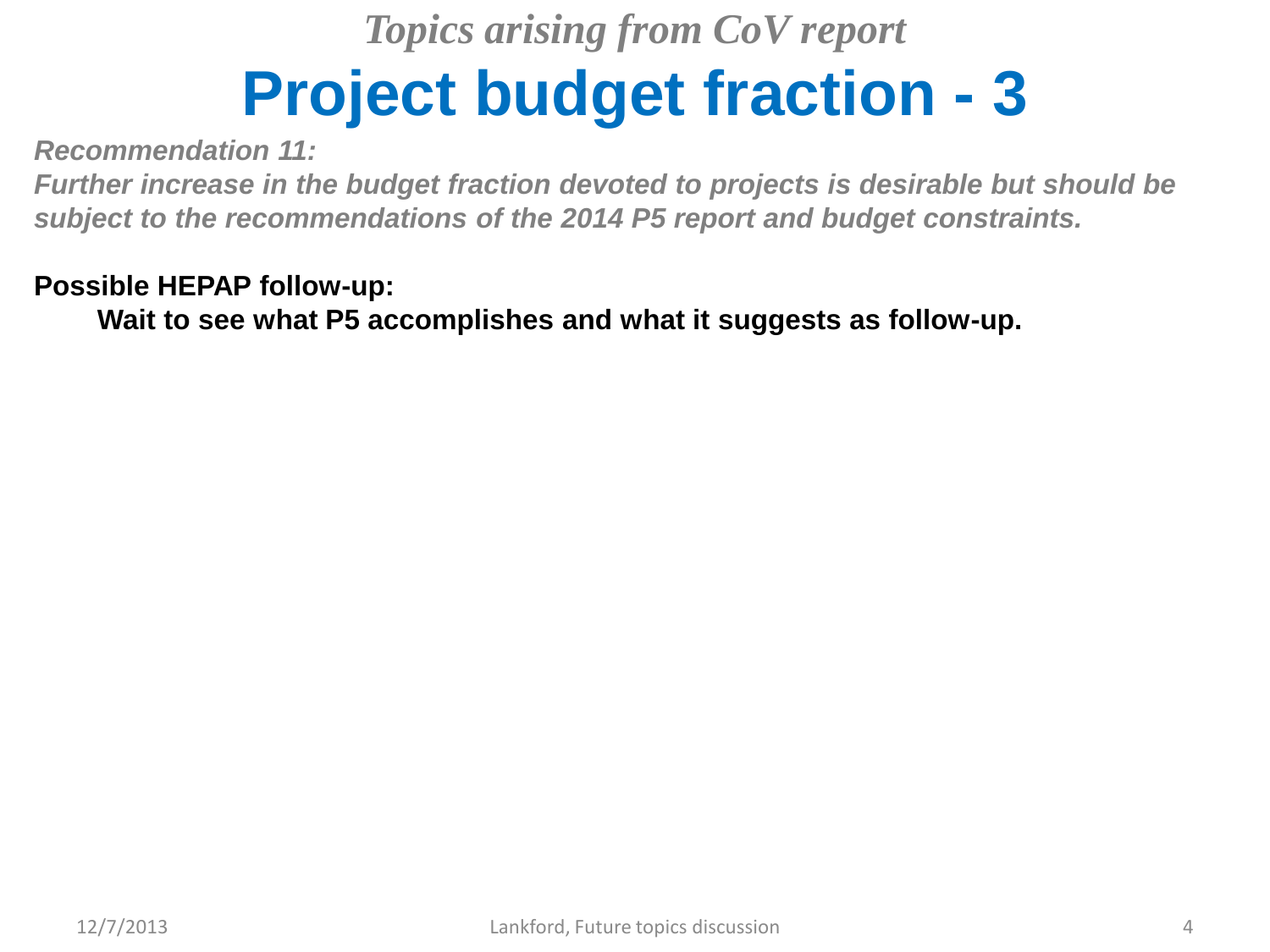## *Topics arising from CoV report* **Lab & university roles - 1**

*Recommendation 18 (from I.K*. Balance of university and laboratory programs): *Undertake a separate review of the balance between the Laboratory and university research programs.*

*Recommendation 3\* (from III.1* Energy Frontier):

*OHEP should have an overall strategy for some of the large issues that are communicated to the reviewers. These issues include the appropriate mix of lab and university funding levels, the role of the national labs that do not run facilities, the numbers vs. the strength of the groups supported.* 

*Recommendation 18\* (from III.1* Energy Frontier):

*A future HEPAP subpanel should provide guidance on the balance of Laboratory and university programs.* 

*Recommendation 18\* (from III.3 Cosmic* Frontier):

*An examination of the balance between university and lab efforts should be made so*  as to optimize the breadth and depth of the program given current very tight budget *constraints.*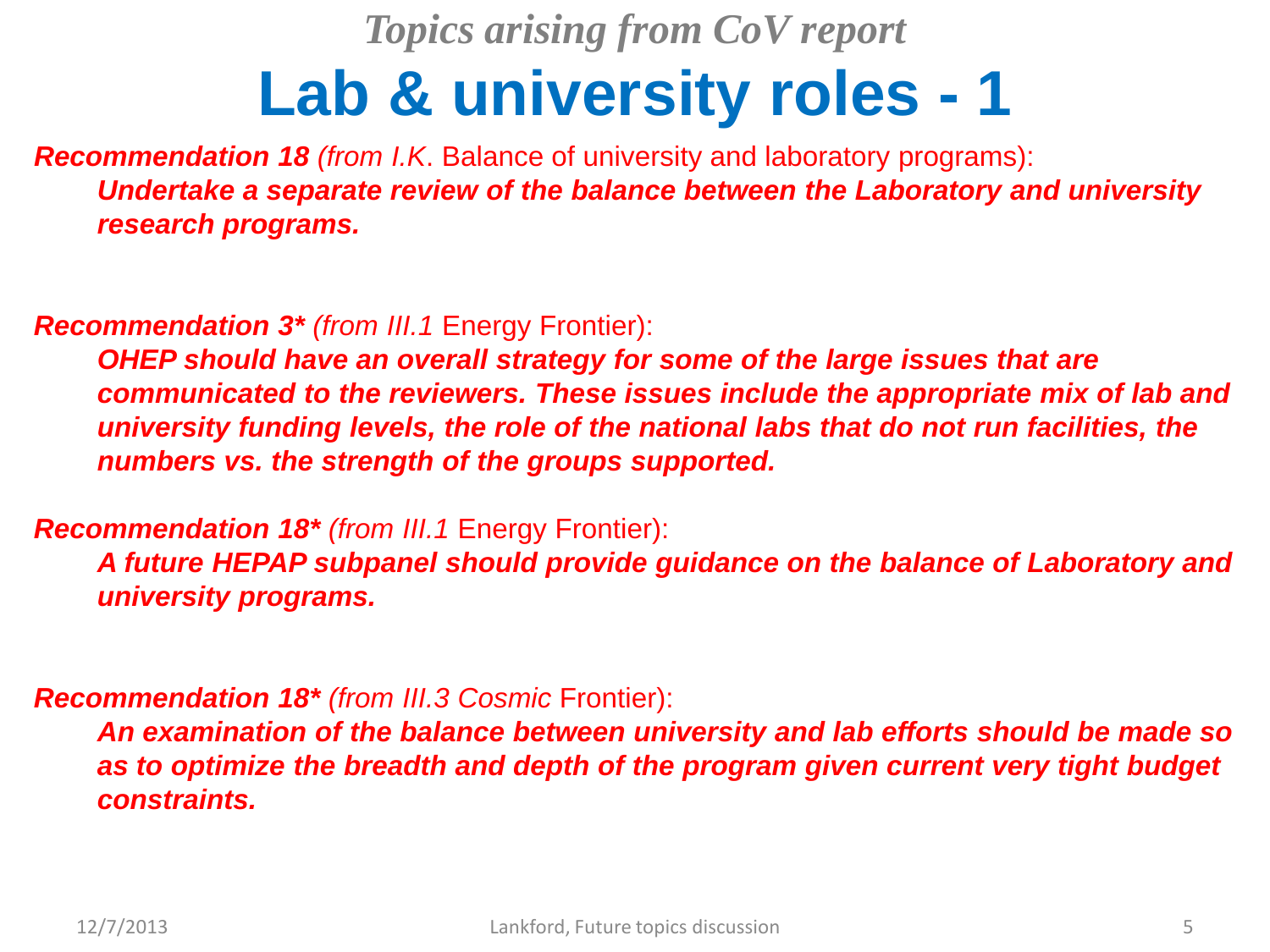# *Topics arising from CoV report* **Lab & university roles - 2**

*Recommendation 18 (from I.K*. Balance of university and laboratory programs): *Undertake a separate review of the balance between the Laboratory and university research programs.*

**Comment** *(from I.K. Balance of university and laboratory programs):* 

This COV had neither the appropriate documentation nor the time to adequately assess the balance in the program between university and laboratory research programs. The new comparative reviews in both sectors were not yet fully in place during the period reviewed. We found anecdotal evidence that the balance, at least in funding, varied among the frontiers. Similarly the balance between senior experienced scientists and junior investigators is important to strike carefully, and again some anecdotal evidence was found to indicate that this balance may be shifting towards more junior scientists. These are important topics and we look forward to their consideration in a forthcoming HEPAP subpanel.

*Finding (from III.3 Cosmic* Frontier):

The fraction of Cosmic Frontier direct funding at universities was reported to be about one third that at the labs.

*Comments (from III.3 Cosmic* Frontier):

Although this may simply reflect historical realities in the Cosmic Frontier, it should be looked at more broadly, as the period of this review has been a time of rapid transition in HEP.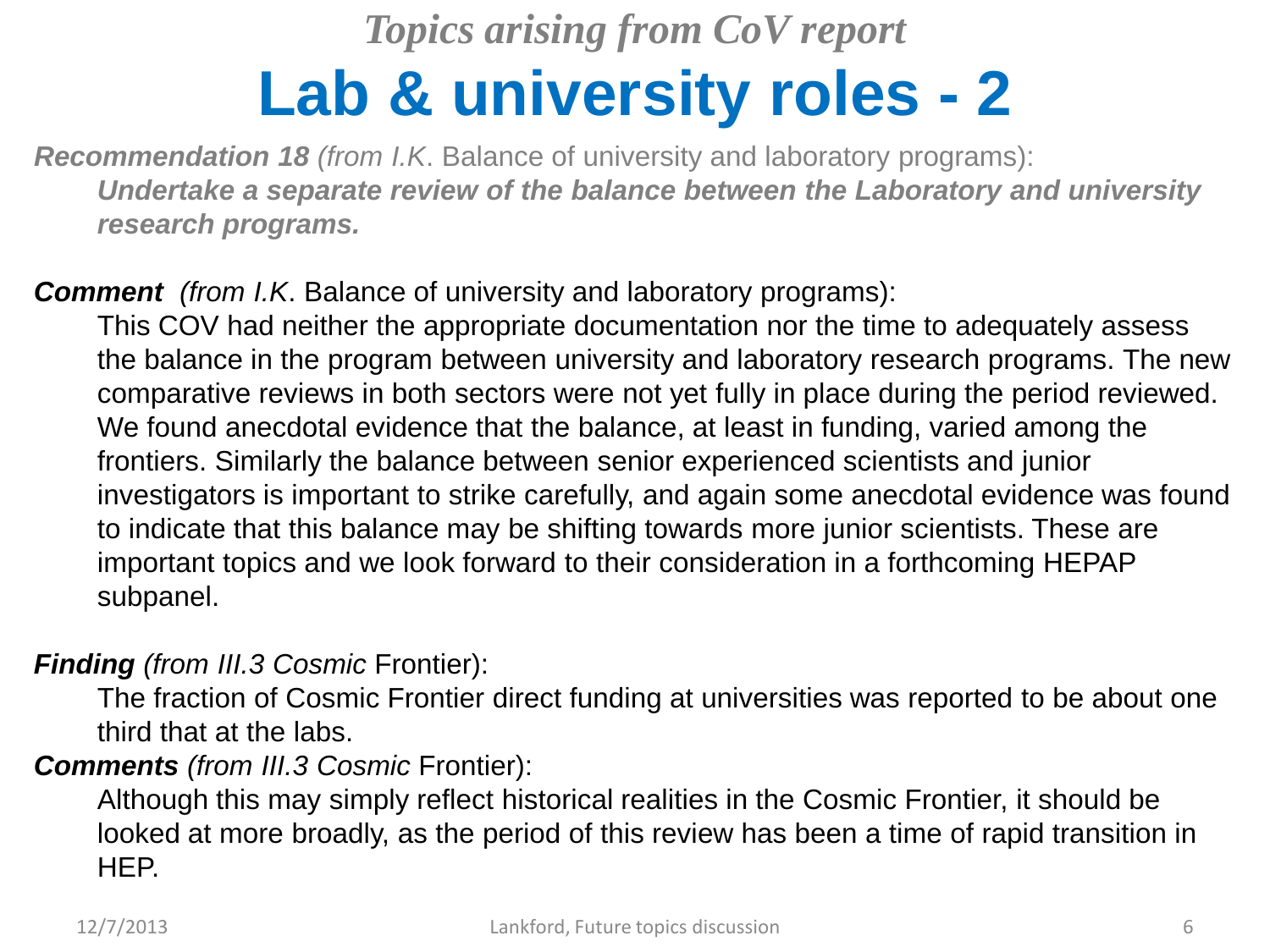### *Topics arising from CoV report* **Lab & university roles – 3**

*Recommendation 18 (from I.K*. Balance of university and laboratory programs):

*Undertake a separate review of the balance between the Laboratory and university research programs.*

*Recommendation 3\* (from III.1* Energy Frontier):

*OHEP should have an overall strategy for some of the large issues that are communicated to the reviewers. These issues include the appropriate mix of lab and university funding levels, the role of the national labs that do not run facilities, the numbers vs. the strength of the groups supported.* 

*Recommendation 18\* (from III.1* Energy Frontier):

*A future HEPAP subpanel should provide guidance on the balance of Laboratory and university programs.* 

**HEPAP has touched upon this general subject,** e.g. in future topics discussion at its last meeting**. HEPAP will return to it today.**

**Possible HEPAP follow-up:**

**Establish HEPAP subcommittee to address this issue in the context of other issues dealing with the respective roles of laboratories and universities in the execution of the optimal particle physics program.**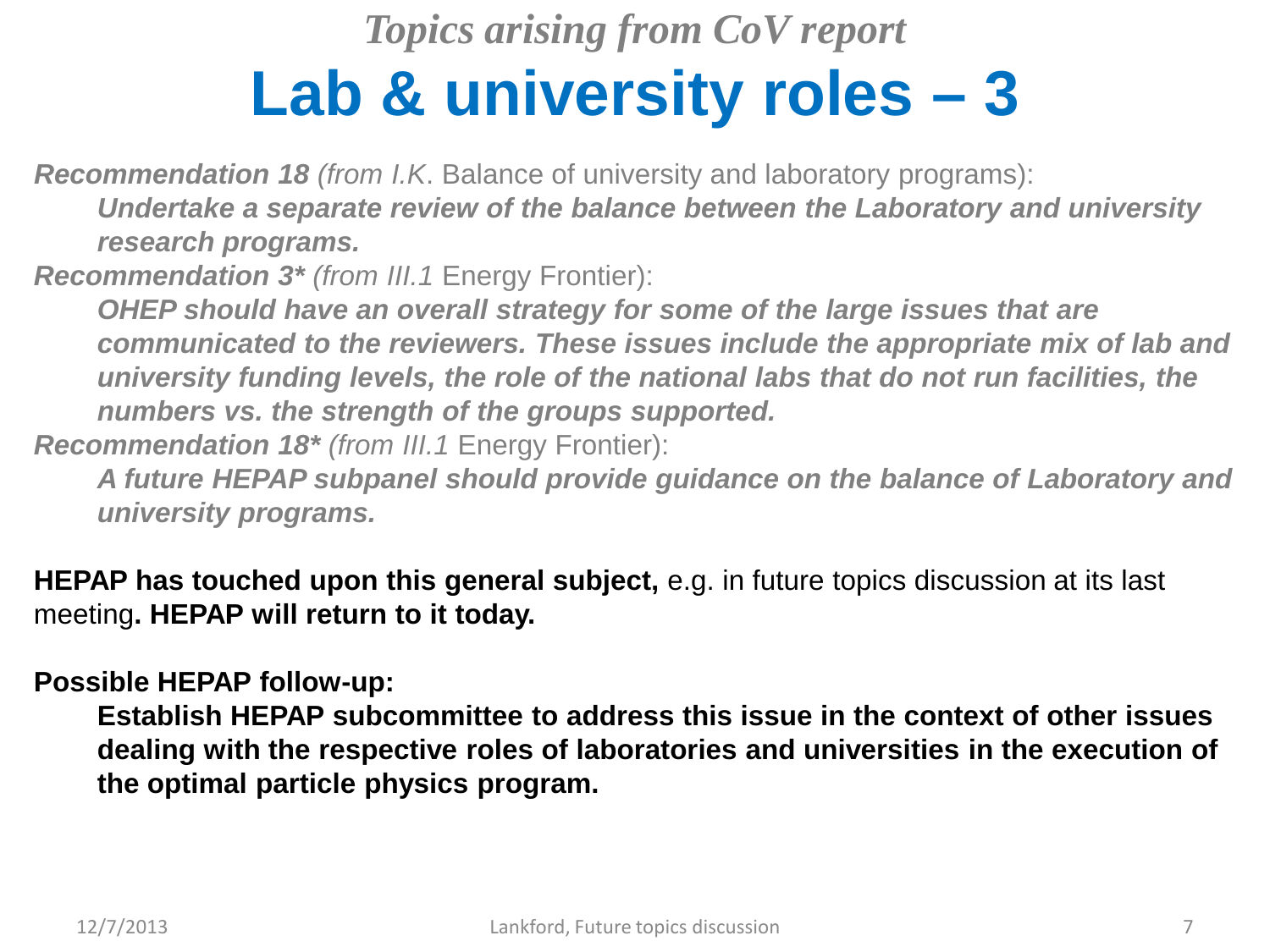### *Topics arising from CoV report* **Senior scientists at universities**

*Recommendation 12 (from II. Overarching Issues: D. Senior Research Scientists*): *Allocate a few dedicated pages in proposals for senior research scientists to describe their activities and critical accomplishments. Recommendation 10\* (from* III.2 Intensity Frontier):

*Improve the review criteria for senior scientists.*

### *Findings:*

- The comparative review in 2012 resulted in the termination of several senior research scientists. The COV review found that these terminations were reasonably documented.
- Some senior research scientists reviewed poorly because of reviewer comments comparing their contributions to what a good postdoc could do.

#### *Comment:*

Senior research scientists often perform crucial roles in assuring the success of large longterm projects. In many cases their contributions center on technical projects, rather than physics analyses. It is important that reviews have the information needed to evaluate senior scientists in the context of their main contributions.

### **Possible HEPAP follow-up:**

**Raise this recommendation in the more general context of the discussion of senior research scientists by the HEPAP subcommittee formed to discuss respective roles of laboratories and universities.**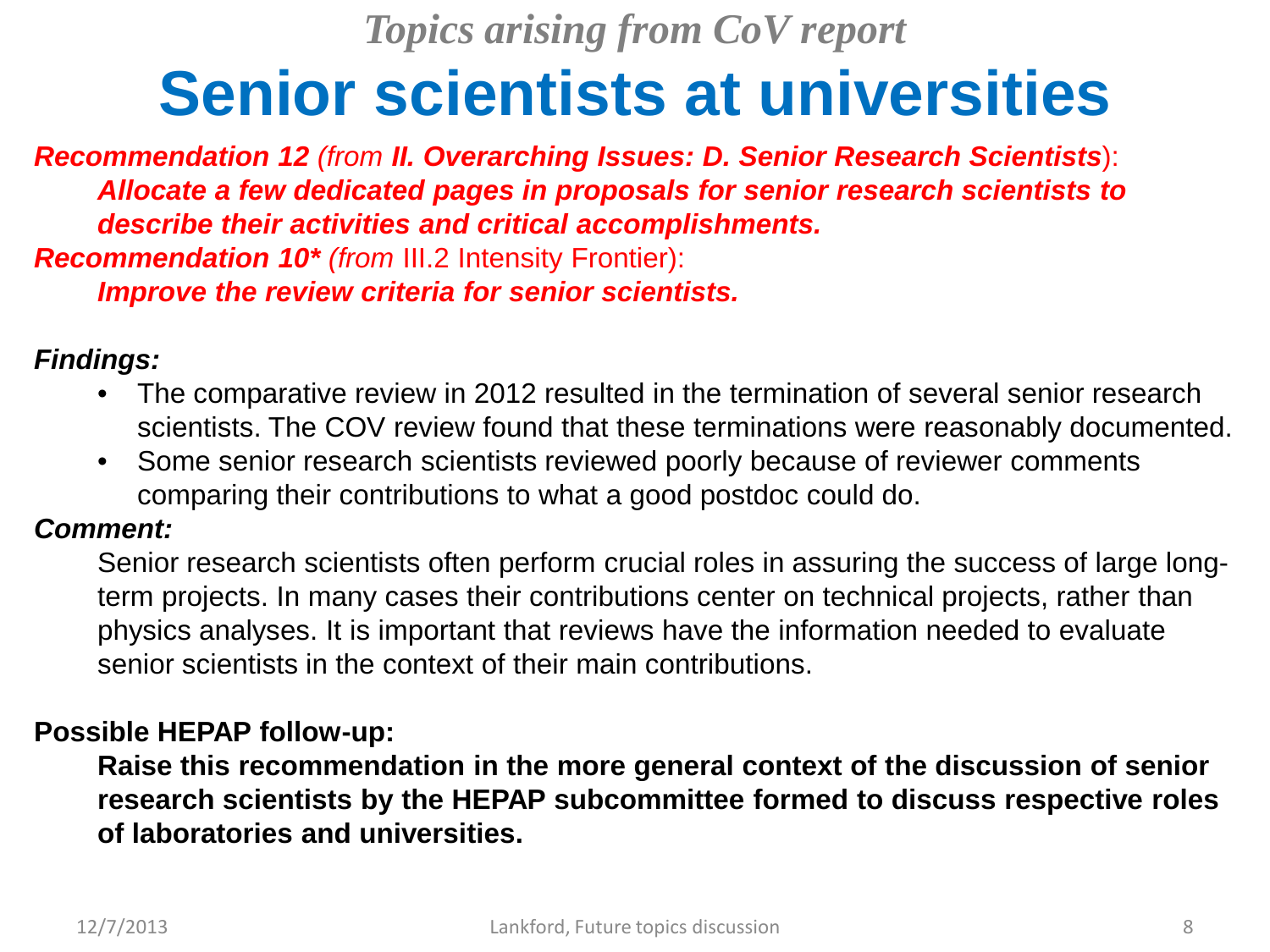## *Topics arising from CoV report* **Theory - 1**

### *Recommendation 27 (from III.4* Theory):

*Create a new theory postdoc fellowship program, with recipients chosen via national competition and supported for three years at any DOE supported university or lab group of the recipients choosing.*

#### *Finding:*

Postdoctoral researchers are the lynchpin of theory research. Support and training for these young researchers is essential to current and future vitality and to the future of HEP theory. However, postdoc support is especially vulnerable to negative impacts from budget pressures.

#### *Comments:*

Special programs to recognize the most promising postdocs help develop future scientific leaders. Such programs at laboratories and some universities have been highly successful. A program that is open to the full spectrum of young theorists would be useful.

There are several successful models for postdoc fellowship programs that could be partially emulated. These include the NSF LHC-TI, NASA Hubble fellows, NIH fellows, and others.

#### **Possible HEPAP follow-up:**

**Raise this recommendation in the theory discussions of the HEPAP subcommittee formed to discuss respective roles of laboratories and universities.**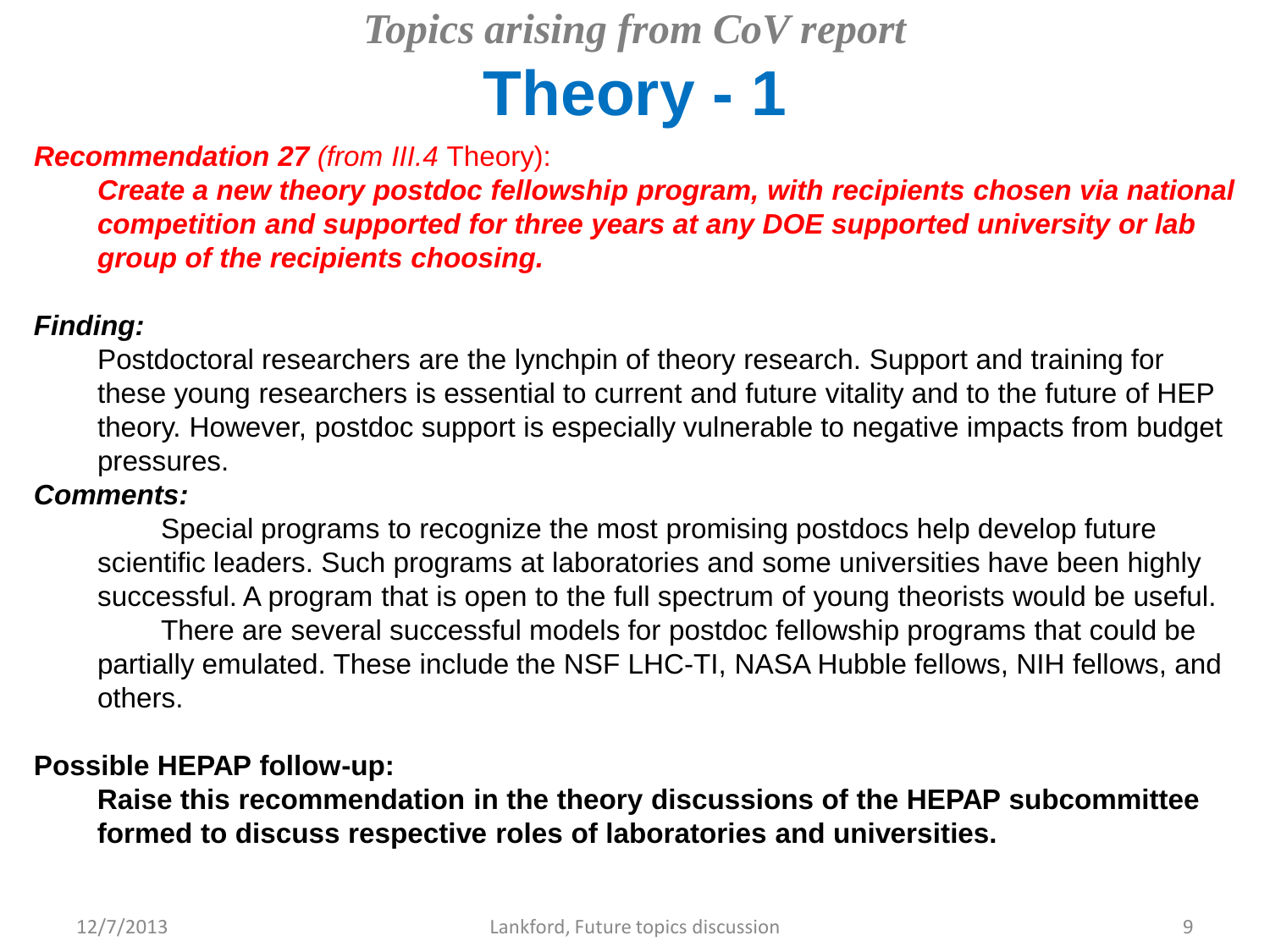# *Topics arising from CoV report* **Theory - 2**

#### *Comment:*

Separate comparative reviews for **laboratory versus university theory** is well motivated by **programmatic differences** between the two programs. The 2011 lab theory review panel and the FY12 university theory review panel had some overlap in membership. This is useful for providing some relative normalization of the theory activity in the two programs.

#### **Possible HEPAP follow-up:**

**I have isolated this comment in light of the text in bold red. It would be good to identify programmatic differences between laboratory and university theory in the context of the HEPAP subcommittee formed to discuss respective roles of laboratories and universities.**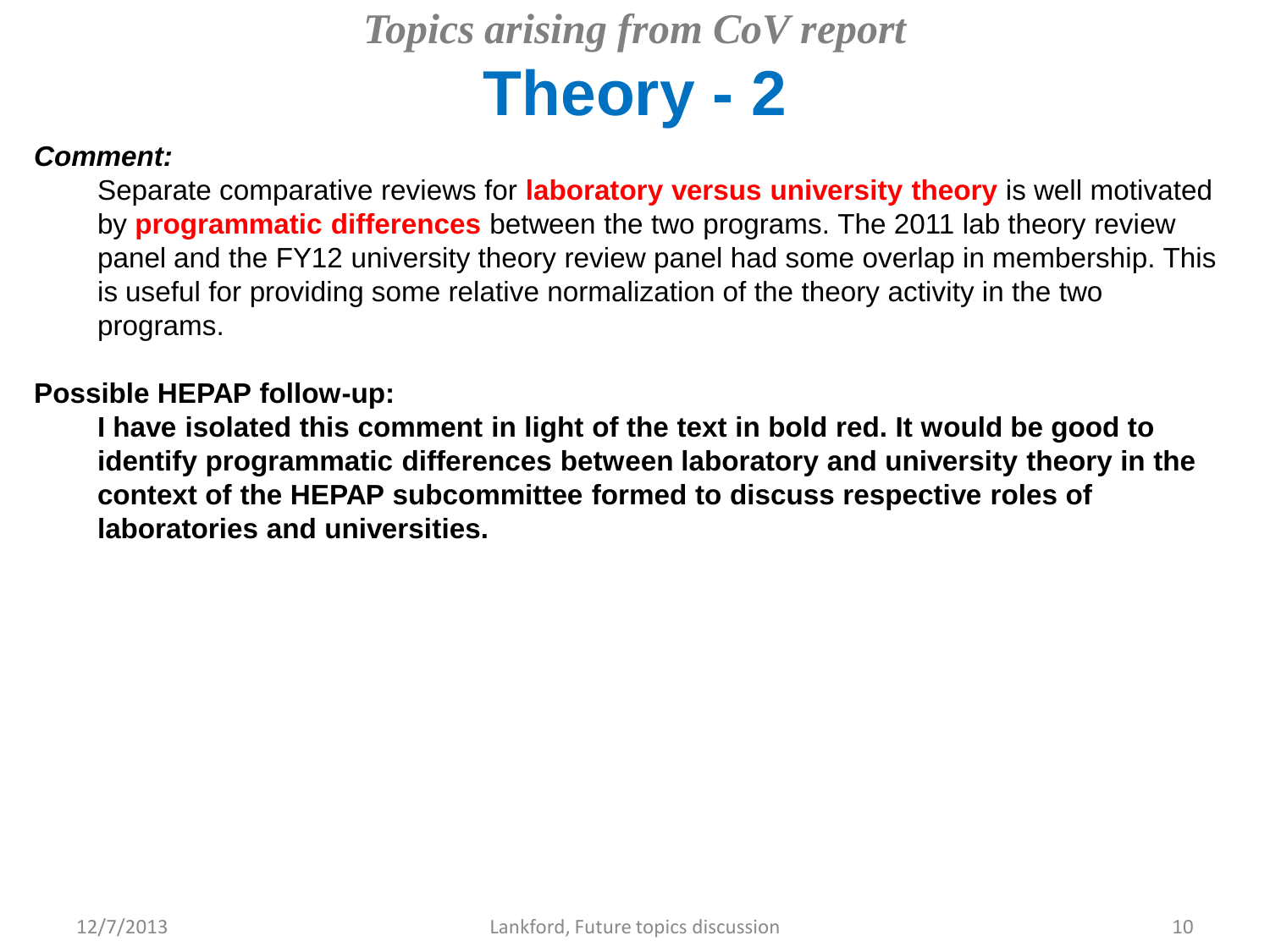## *Topics arising from CoV report* **SciDAC & Accelerator R&D**

#### *Finding (from III.5* Accelerator R&D):

The Scientific Discovery through Advanced Computing (SciDAC) program is managed by ASCR for computing initiatives across the Office of Science; this program contains elements relevant to accelerator R&D.

#### *Comment:*

SciDAC is a good example of how HEP benefits from a program that is jointly run with another Office of Science program office. There has been significant progress over the second and third generations of SciDAC. SciDAC accelerator code development might benefit from closer coordination with GARD, and in due course with the Accelerator Stewardship program.

There is informal coordination between SciDAC and GARD, but the desire to optimize the HEP rewards suggests the need for closer coordination and for better accounting of the needs of the code end users. The accelerator software activities within SciDAC could be reviewed to measure and ensure user satisfaction, with the assistance of OHEP.

### **Possible HEPAP follow-up:**

- *Is HEPAP follow-up called for here? What follow-up would be appropriate?*
- *Does it make sense to roll this topic into the mandate of an accelerator R&D subcommittee?*

Note in passing: Principal accelerator R&D recommendation was captured in the future topics discussion on accelerator R&D.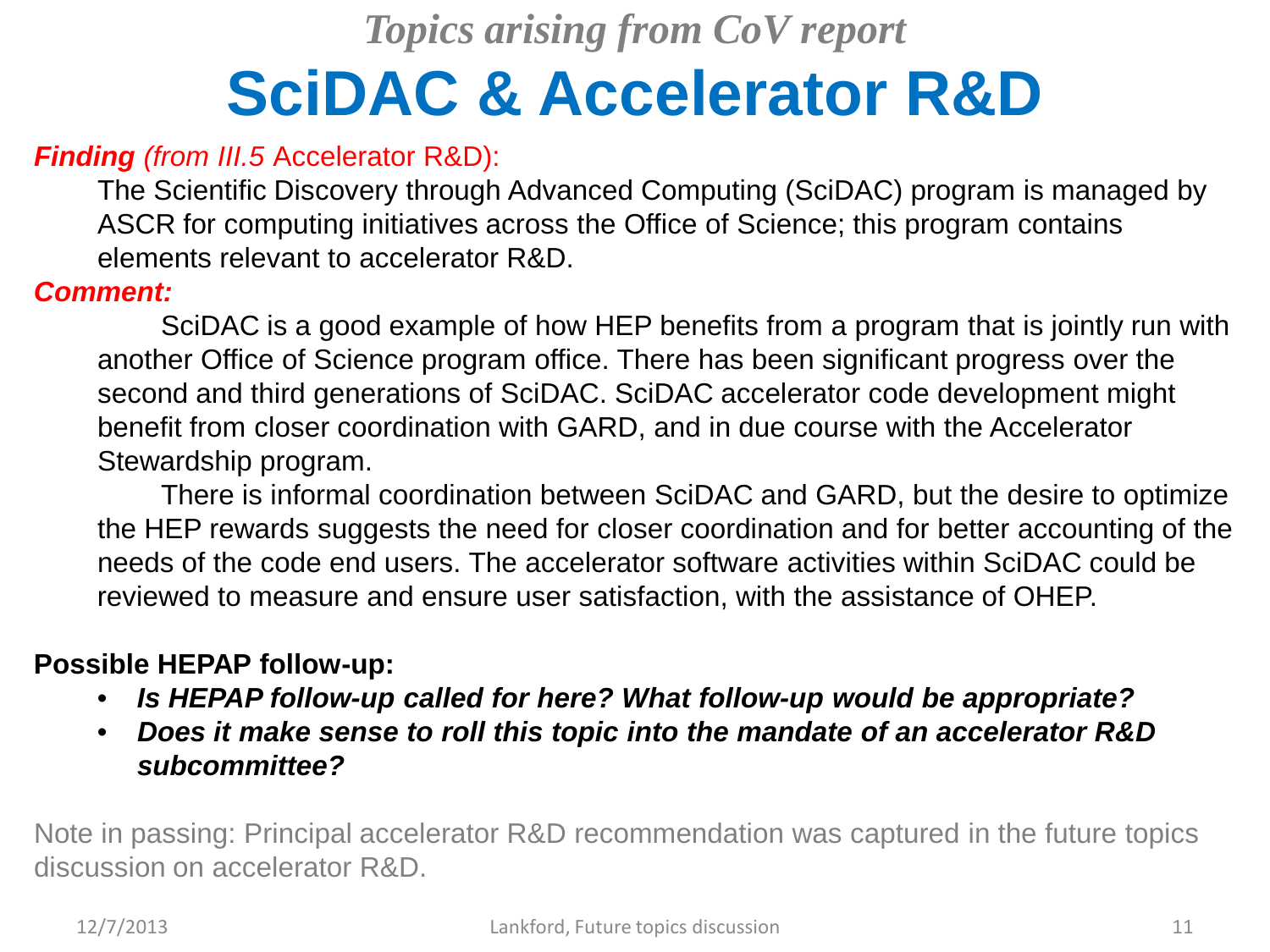### *Topics arising from CoV report* **Accelerator Stewardship**

The Accelerator Stewardship program was initiated after the period of this review, so is not part of the purview of this committee. However as there were discussions with OHEP staff on this program, the COV considered some ways to enhance the prospect for its success.

#### *Suggestions from III.5* Accelerator R&D):

- *29. Identify goals and areas of mutual and/or complementary accelerator R&D interest jointly with other parts of the Office of Science and other agencies and stakeholder in founding the Accelerator Stewardship program.*
- *30. Establish procedures to jointly review proposals addressing Accelerator Stewardship goals, including those outside traditional boundaries, at the initiation of the program.*
- *31. Review the progress of the Accelerator Stewardship program periodically (e.g. annually), reporting to OHEP, including reviewers representing other parts of the Office of Science, and representing other governmental agency stakeholders. Consider including SciDAC accelerator activities in the periodic reviews.*

### **Possible HEPAP follow-up:**

**Monitor development of stewardship program via a report at a future meeting** (time scale summer 2014).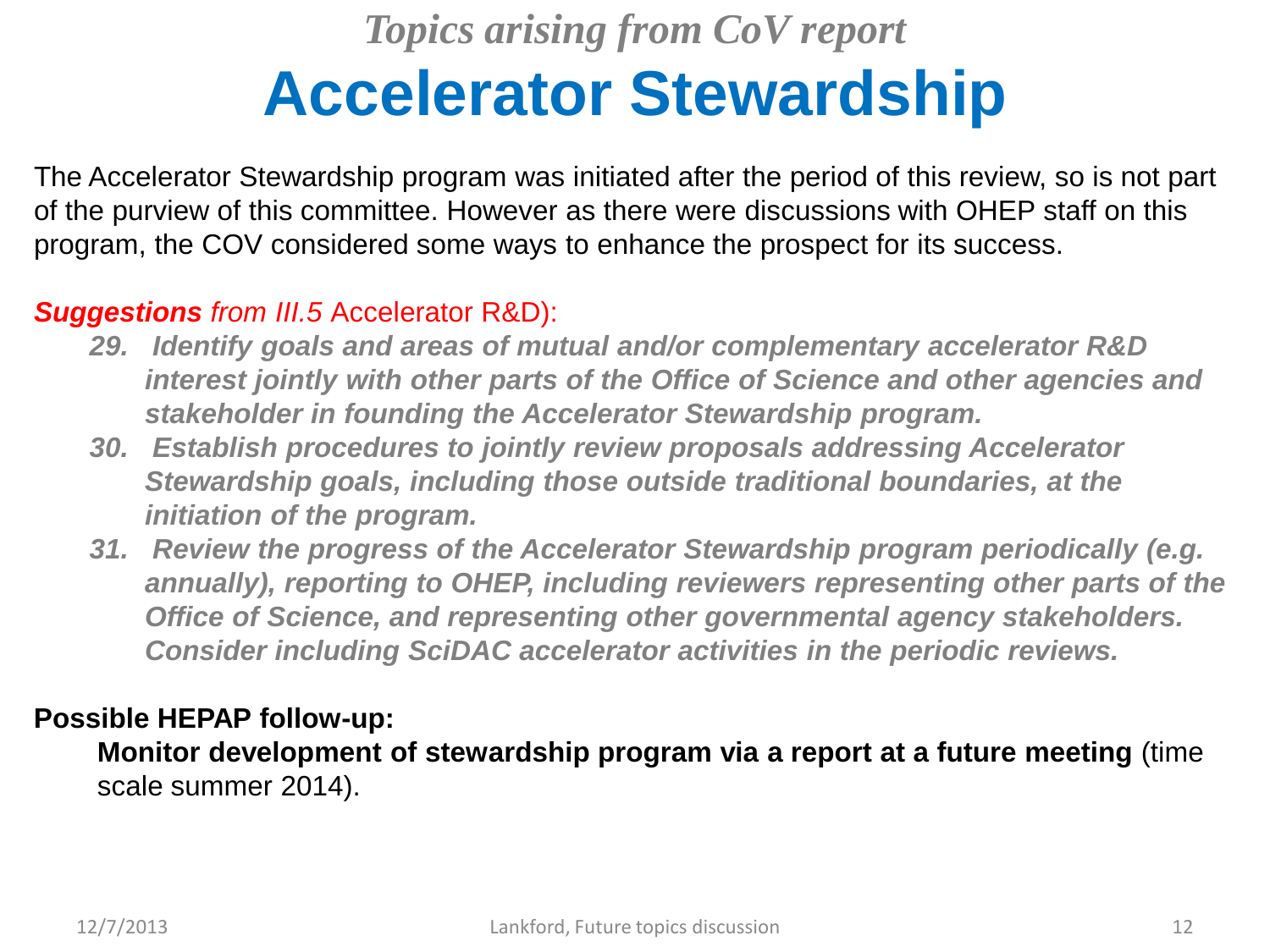## *Topics arising from CoV report* **Project management by laboratories**

### *Comment (from III.7 Projects*):

The Laboratories serve as the contractors for major projects with the expectation that there will be university involvement as appropriate. It would be useful to investigate ways to facilitate enhanced contribution by universities.

#### **Possible HEPAP follow-up:**

**Discuss in the context of the HEPAP subcommittee formed to discuss respective roles of laboratories and universities.**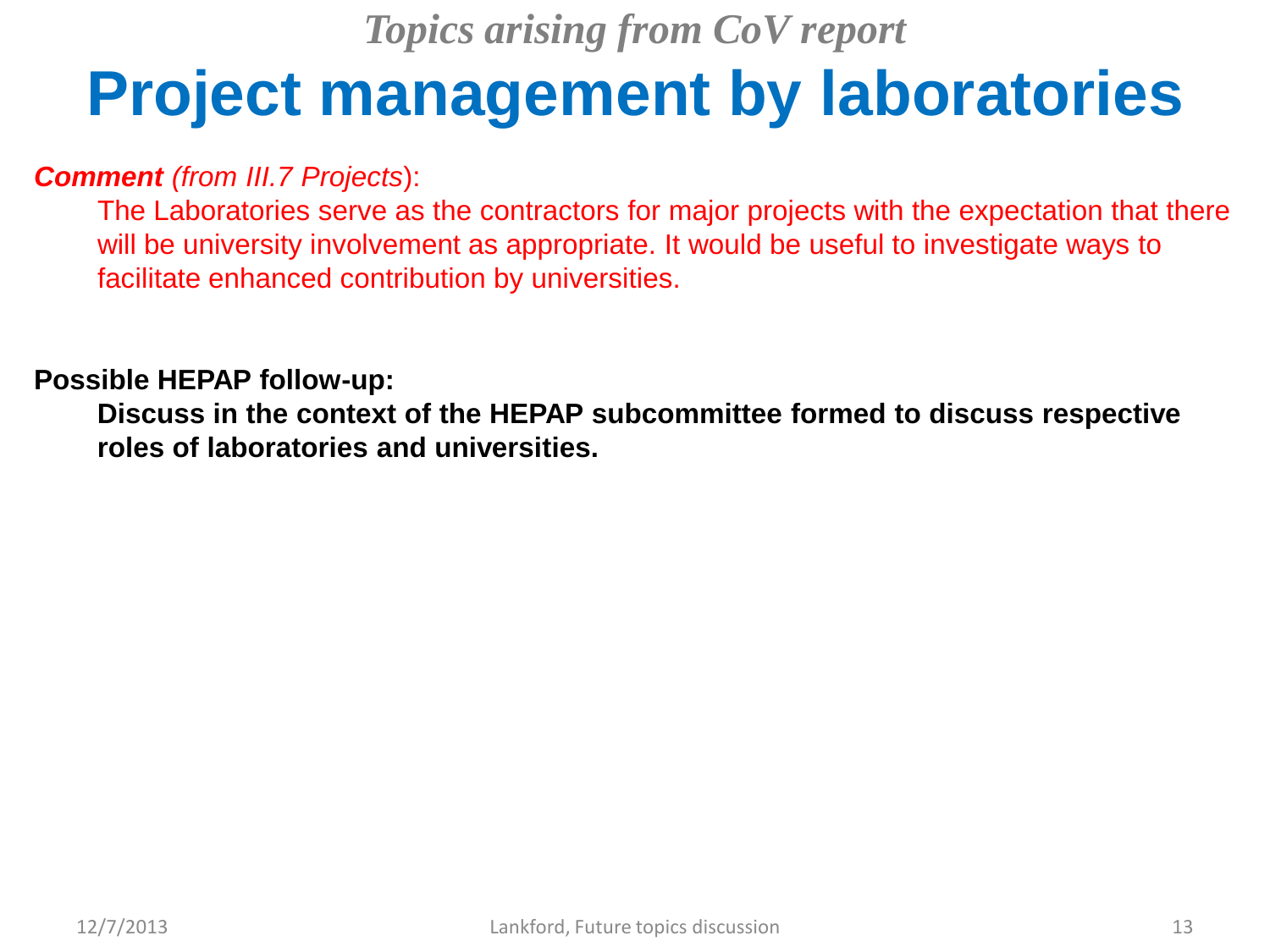## *Topics arising from CoV report* **DOE travel policies**

#### **Comment** (from II. Overarching Issues: J. Travel restrictions for Laboratory supported personnel):

Although it is outside the purview of this COV review, we note the damaging aspect of the current travel rules for laboratory personnel and those supported on laboratory service accounts that have prevented many from attending conferences and workshops to present their research results to the wider community. The restrictions also have inhibited the ability of the laboratories to host conferences and workshops. Conferences and workshops are essential in a globally interconnected field such as HEP. They are the means by which new findings and techniques are disseminated and discussed in intensive face-to-face encounters. Constraints on US scientists' participation in conferences damage the competitiveness of the national program. **We urge continuing effort to relax these rules and the deadlines imposed in their application, consistent with appropriate concern for efficiency and budgetary responsibility.**

#### **Possible HEPAP follow-up:**

**How can HEPAP and/or APS and/or the particle physics community impact this policy?**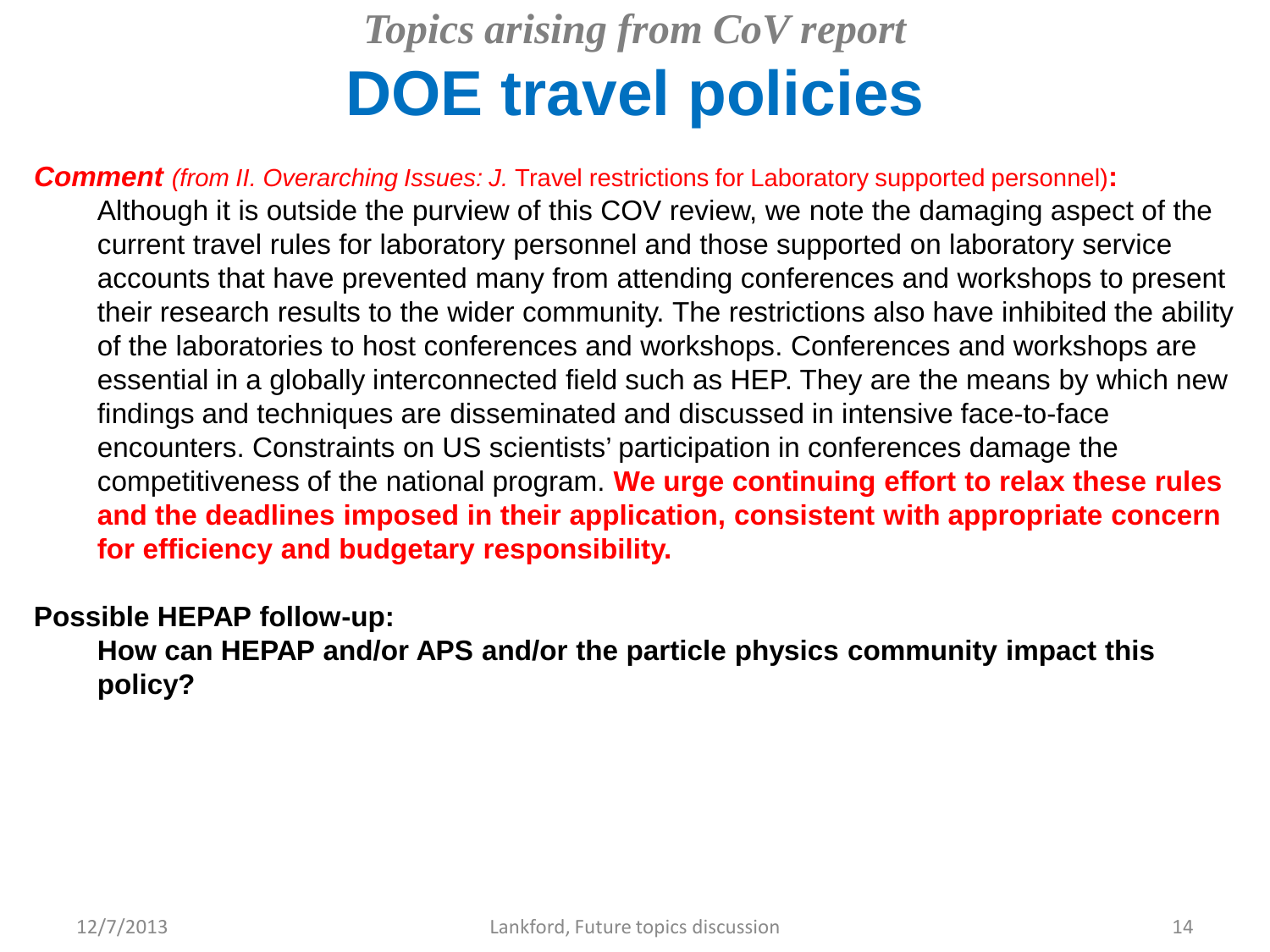# **Approaching the subject of laboratory & university roles**

- **HEPAP discussed the formation of a subpanel or subcommittee to consider the respective roles of laboratory & university groups in the execution of the HEP program.**
	- o Arising from topics such as university infrastructure, senior scientists, Theory Panel Report, differences in costs
- **CoV recommended an examination of the balance between the laboratory & university research programs.**
- **An approach:** 
	- o **Start discussion in the context of agency (DOE & NSF) missions**
		- What are the missions of the agencies?
		- How do labs, and how do universities contribute to agency missions?
		- What are "missions" of labs and of uni's in this context?
		- What can agencies do to enable labs and uni's to fulfill their "missions"?
	- o **Focus on: How to best accomplish science goals in this context?**
	- o **What are respective roles of the various types of institutions in accomplishing the program's science goals, and in satisfying the missions of the program?**
	- o **How can roles and working relationships be defined (or redefined) so as to optimize science accomplishment and to satisfy missions?**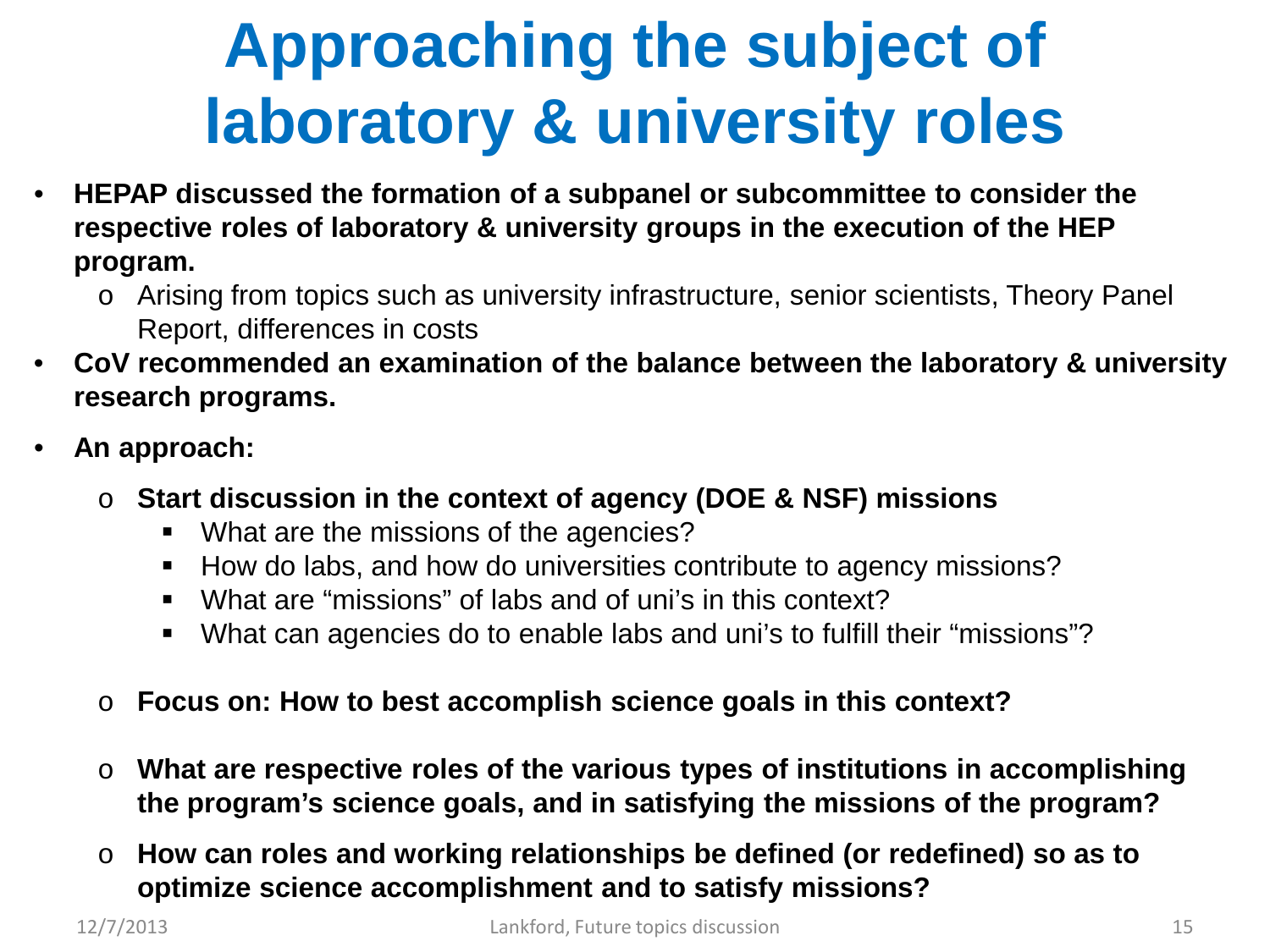# **Laboratory & university roles - 2**

- **Bear in mind:**
	- o **DOE & NSF missions differ**
- **Consider:**
	- o **How does DOE mission differ for Fermilab & multi-purpose labs?**
	- o **How do mission or goals differ for large and small universities?**
- **How do respective roles vary in experimental areas as experiments progress stage by stage from detector R&D through construction to physics analysis?**
- **How do respective roles vary in different areas of theory?**
- **How can roles be designed such that there are no 2nd class citizens?**
- **What degree of "academic freedom" should there be: in theory? in experiment? at universities? at labs?**
	- **What degree of mobility should there be within the field? to neighboring fields? (forays?)**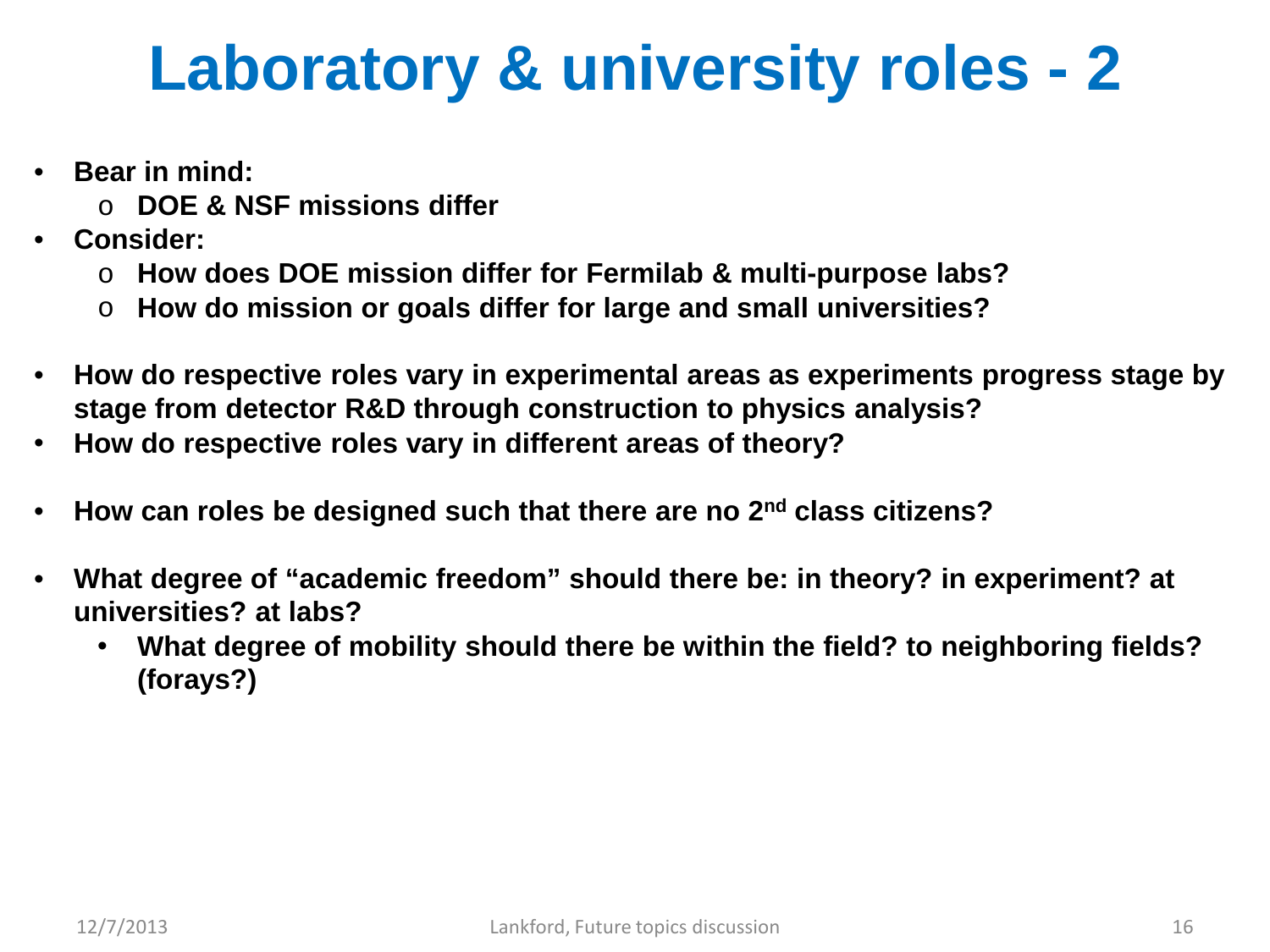# **Capturing some other topics, some from previous discussion**

- o **Characterize the workforce** (qualitatively, and perhaps quantitatively) **required to address the science and missions.**
	- **Can we describe how big the field needs to be?**
	- **What areas need to be expanded? What areas can be cut?**
	- **What should be the profile of the field: students, postdocs, faculty, lab scientists?**
- o **Mentoring, sociology of training & workforce development**
- **Stovepiping** 
	- **Within HEP**
		- CoV has commented; what follow-up is needed?; what other issues are there?
	- **Between HEP and other offices and agencies**
- o **How should future strategic planning be done?**
- o **Should there be an international planning process?**
- o **How should monitoring of roadmap be done?**
- o **Do we need a national PAC?**
	- **To prioritize and recommend small and medium-scale experiments?**
	- **To monitor particle physics program execution?**